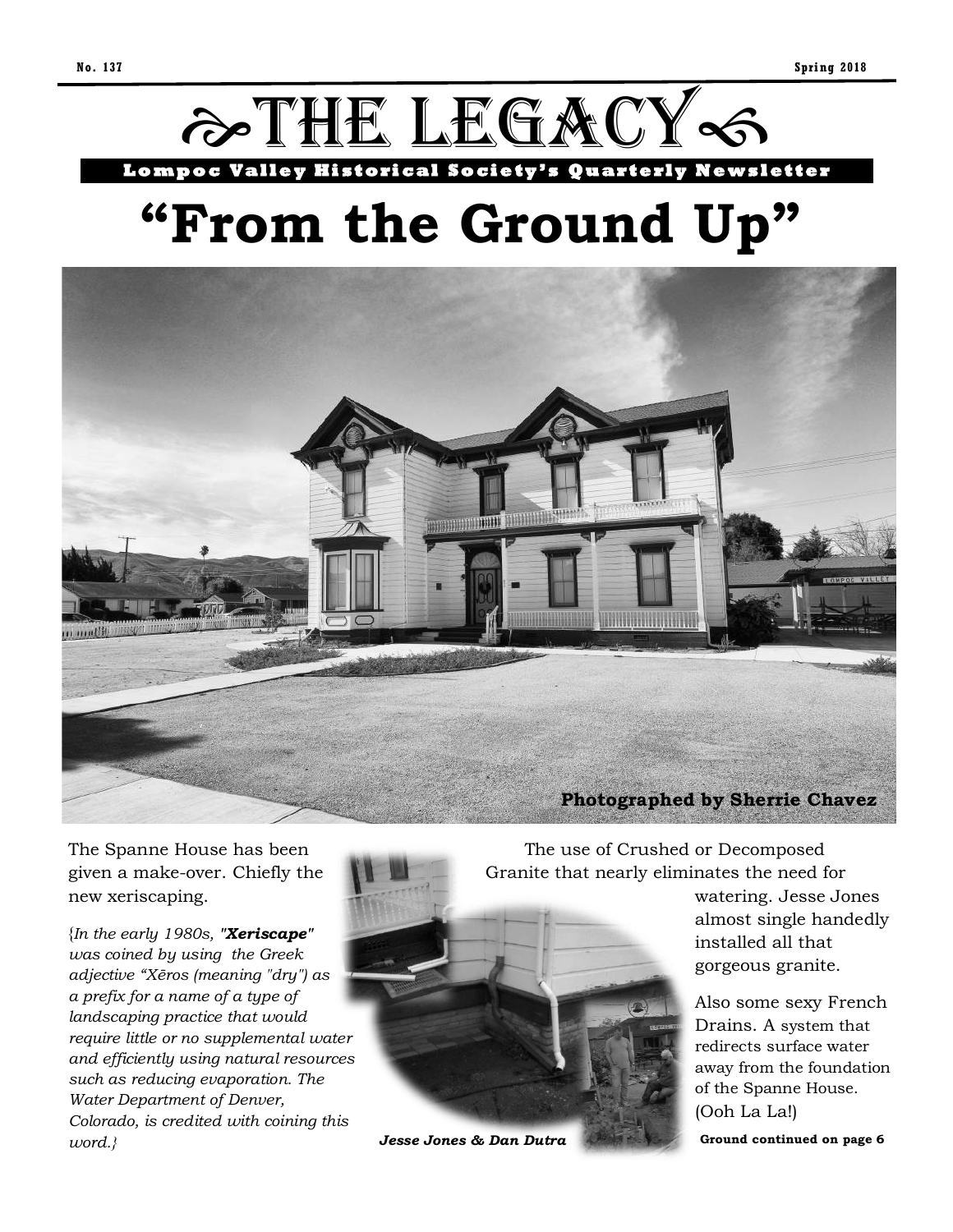# **LOMPOC WINTER MEMORIES**

**Part 2 of 2 continued from The Legacy 136**

# LET IT SNOW?



**Se Lompoc Winters** 

When it snowed in January 1949, instead of being in High School Auto Shop, I was in Bendasher's playing pool. As it started to snow everyone ran outside. All the school kids took off; everyone was playing in it, so I didn't get in trouble for skipping school.

## **Ron Hooker**

## *Rare snow in Lompoc, 1949*

My son, Steve was about a year old when it snowed in Lompoc in 1949. We drove up Miguelito Canyon and put him in the snow against a bank and took his photo.

## **Betty Lewis**

So, in High School, when it snowed (in 1949), it was

We are pleased to share this collection of Lompoc Winter Memories from our Historical Society members. We hope you all had a Cheery Winter, filled with Happy Memories like these.

H and Walnut was the location of Hobbs Bros Service Station on the SE corner. Later it was Monte's Auto Parts. The corner always used to flood when it rained. In the winter of 1941-1942, there was so much water that Bill Hobbs was using his canoe around the gas pumps!

**Ron Hooker**

snowing in Santa Ynez and everybody ditched and went to Santa Ynez! I' m sure by the time they got back we had snow in

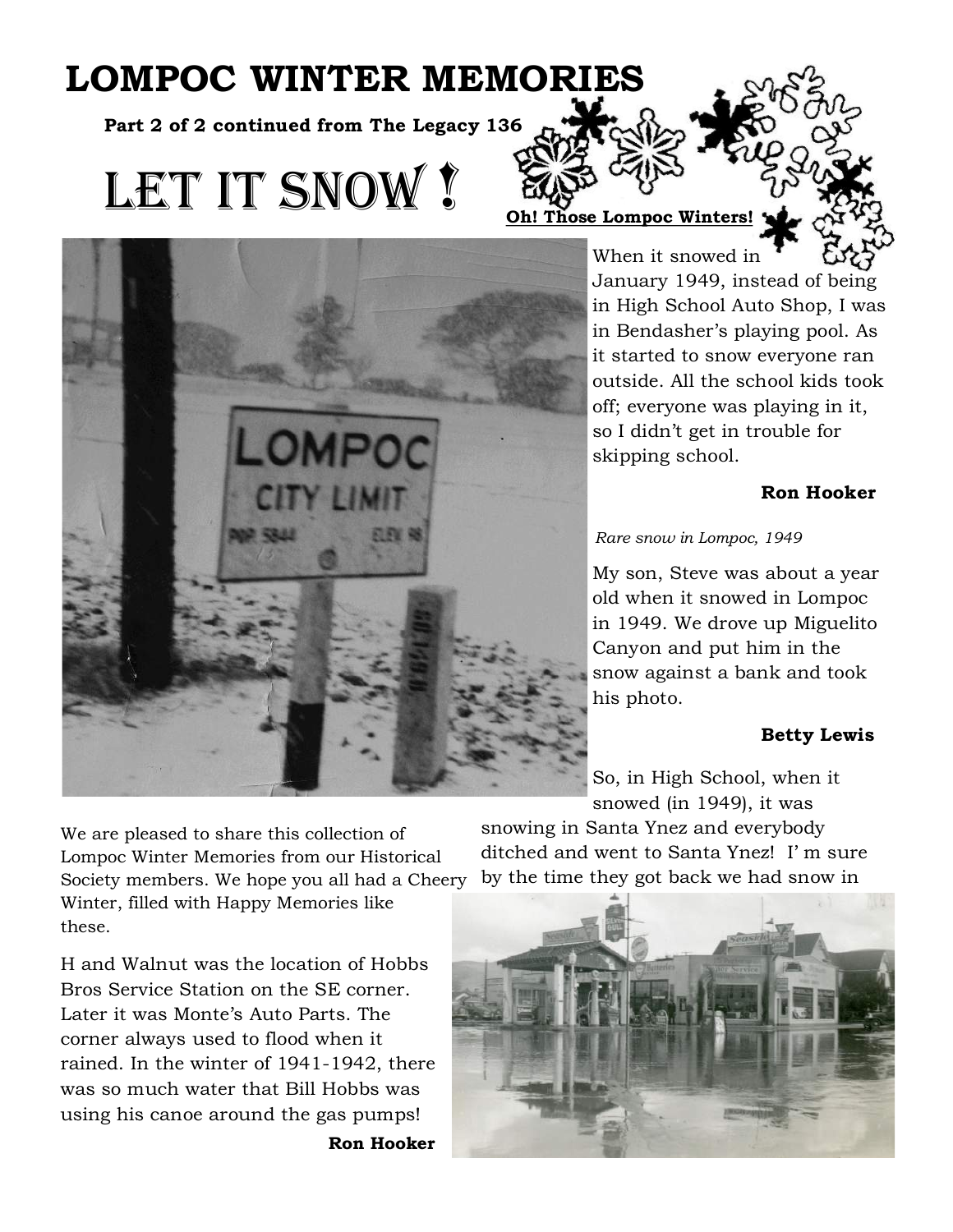### Lompoc. But! After lunch the high school

was almost empty. I could not go because I had a job at Stan Johnson's soda fountain and my mother was my Boss so I Knew I couldn't ditch and go! What I remember is when everyone who ditched came back they all had to write an essay, 500 words or less, about the snow. Rose could not leave school either. If her parents had found out she had ditched she would really have been in trouble. It was really happy times playing in the snow in Lompoc!!

### **Doni Silva and Rose Machado**

*I wish to share my memory of the Lompoc snow of 1949. I was three or four at the time. Mom* (Dorothy) and I were in

the car returning over the Harris Grade from Santa Maria in the snow, and encountered a car sideways across the road, which had spun round on the slippery surface. I strongly suspect that we made the crazy trip



to Santa Maria to purchase the snow suit I am wearing in the photo. My mother was nothing if not intrepid and determined! I have

*Rose*

*On back of photo*

*"Brr! No gloves and making snowball for*  no recollection of what

happened after we encountered the other car. I simply then recall being in the snow at Miguelito Canyon Park making snowballs with my

*.Joan with Tippy* 

*Doni*



Grandmother, (Juna Harris) pictured, and playing with our dog Tippy. We lived up the Canyon then on Johns-Manville land. Needless to say the adorable pink wooly snowsuit, complete with hat, was worn but once!

#### **Joan Cutting Burke**

I remember when all the bridges went out in the Winter of 1940-41, due to a record amount of rain! I lived out in Jalama and parts of all of the bridges went out. In order to get to school I remember my oldest brother carrying me across on a plank to get to the other side of a bridge so I would be able to get to the bus to go to school. I was probably in the 8th grade at that time. That was something!

#### **Eva Hamon**

*Joan.*" **Continued on page 6**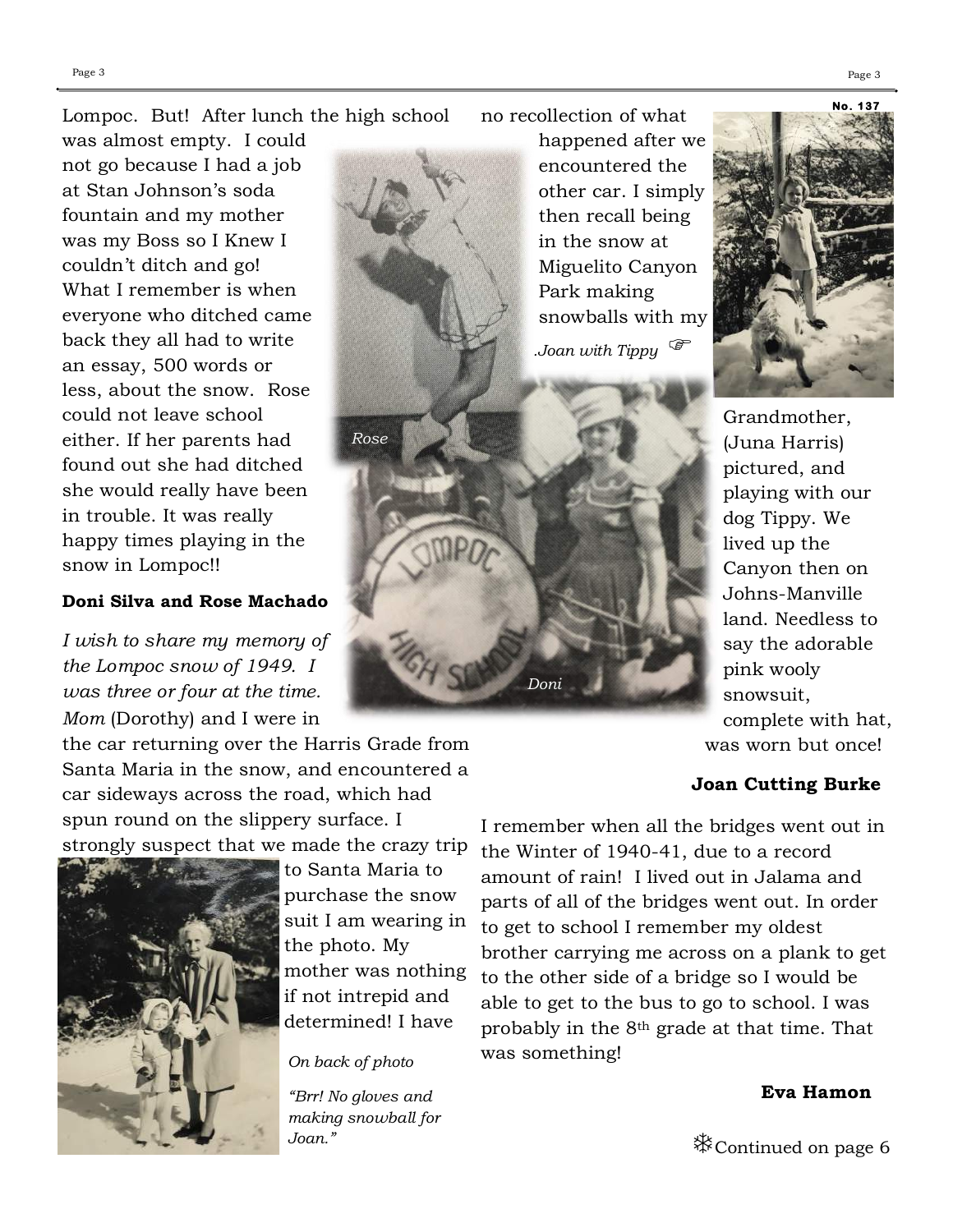#### THE RILEY DAYS

We wish that there were time enough to talk with all of our Old Timers about the early days for it is so interesting to hear them tell of the colony. The contrasts between life in the settlement then and now is most striking. Mrs. Etta Day tells us of arriving here from Hollister Nov. 6th in 1874. She came with her husband, the late Riley Day and three small children and a cousin George Day. Mrs. Day's parents, Mr. and Mrs. J. W. Hendricks and two small children were also in the party driving down from Hollister in wagons. They camped enroute but found no beautifully laid out camping parks such as we find now-a-days. But those that nature offered were far more beautiful, near La Graciösa (where Orcutt is today) the family made camp one evening in a pleasant hollow. But before morning they, were drenched with rain. Traveling over the mesa the next day they stopped on the hill top above Purissima canyon to dry out their clothing and bedding in the sunshine. Here they were overtaken by another wagon with travelers headed for the same destination. The strangers who stopped to chat were none other than Cyrus J Tucker and his father. Just outside of town, before crossing the river, the Days and Hendricks families camped again for the' night and at breakfast time they shot three coons in the willows nearby. The party reached the valley November 6th, which was Friday and the following Monday was the day of the sale. Mr. Day purchased a tract in the lower valley not far, from Ocean and Floradale avenues' and eighty acres near by were the choice of Mr. Hendricks. The families camped at the mouth of Miguelito canyon near the old grist mill for a time while their homes were being built. Their first appearance socially was at a Saturday night dance held in an old adobe house not far from the mill. Ticks were a regular pest in that vicinity and every night and sometimes oftener every youngster had to be "picked." The Day family sold their

land about two years after the purchase and bought eleven city lots. These they later sold also. The parents farmed their holdings until the death of Mr. Hendricks some years ago.

#### BENS MILLIKEN

Thomas B. Milliken has made Lompoc his home for nearly half a century but was not one of the colony members. Nevertheless his is an interesting career. When he was three years of age, his parents, with several other small children crossed the Plains from Lee County, Iowa, in 1852. They traveled in a covered wagon with an emigrant train and came by the Salt Lake route, making the trip in six months. Their journey was unusual in having no encounters or difficulties with Indians. Stops were made to have the oxen shod at intervals and two sets of shoes were necessary. The father of the family often recounted later that the silver he had to pay for this service at one place was heavier than the shoes for the oxen. The Millikens came to Santa Clara county and settled near San Jose. The children attended school there and among their classmates were Charles, Joe and Lou Reed, later of Lompoc, also Mr. Milliken, our townsman, came to the colony in '81 as a laborer and made his home with relatives, the John S. Henning family. Wages were \$1 a day and board and one of his first jobs was clearing away brush from in front of the school house. Gaviota Landing was used extensively by this time as a shipping point and boat landing. Swanson's stage made the trip down and return at intervals, requiring a day each way. Mr. Milliken with eight others made the trip from there in a spring wagon

#### THE BARKER FAMILY

Joshua Barker was an outstanding figure in the early days of the Colony. When he arrived here 51 years ago tomorrow, November 11, 1874, (his wife's birthday) he brought his family and all his worldly possessions. They were quite a caravan with a spring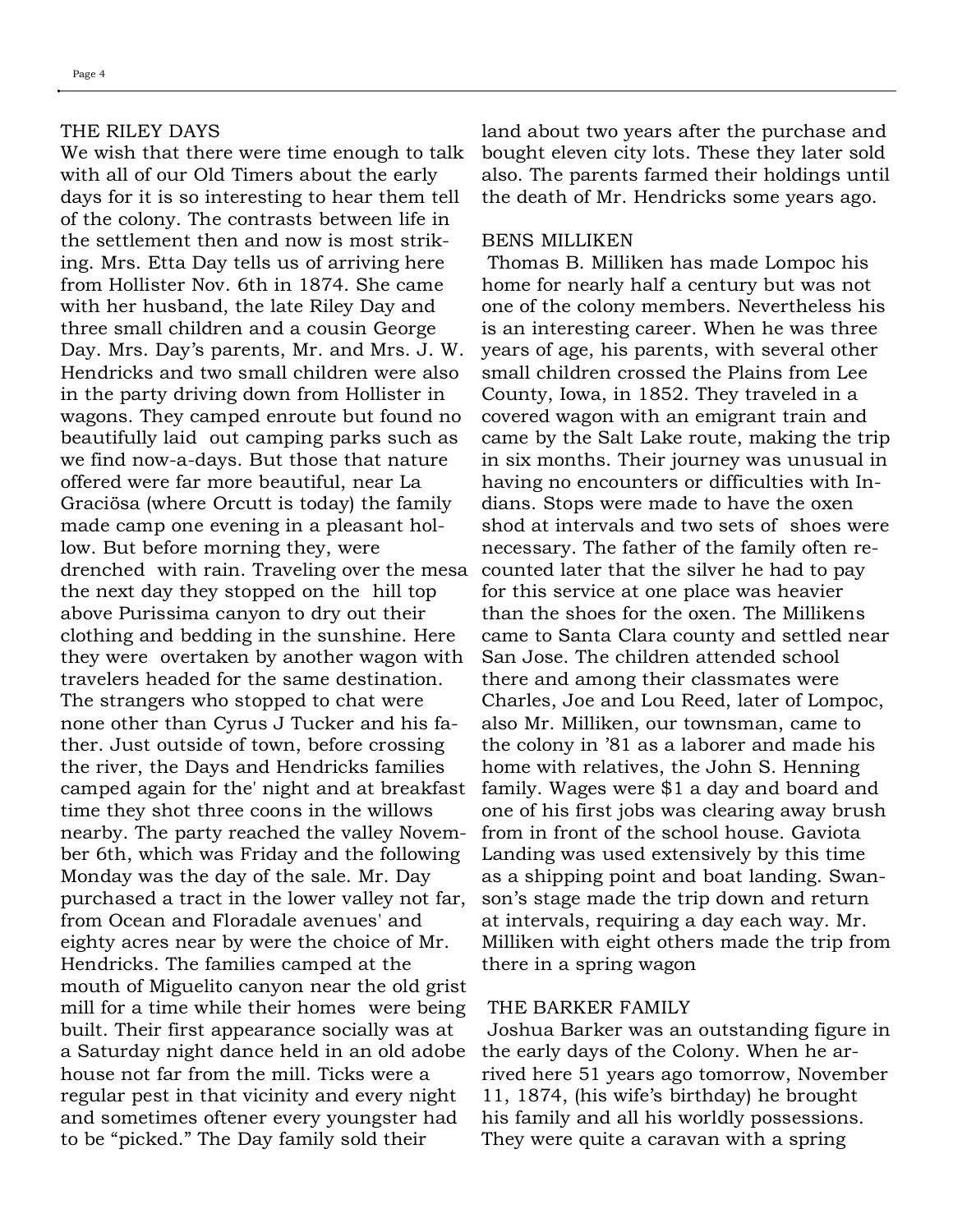wagon and two or three heavy wagons and teams and more than twenty cattle and a number of horses. Unlike many of the pioneers, this family brought all of their household goods with them, even to canned fruit and fresh apples. But it was indeed a wise fore-thought as there were nine hungry mouths to be fed besides the mother and father. The trip required sixteen days of travel as they were delayed by storms and had to travel slowly on account of the stock. Upon their arrival here they joined the campers near the entrance of the canyon, where several families spent their first days in this valley. The old adobe house which was used by many of them was an old ranch house that had been used before the days of the Colony and stood on the corner of J street and Locust avenue. Mrs. Lafe Stephens, Mrs. John Balaam, Jim Barker and Bird Barker are sons and daughters of these pioneers living here now and came with their parents on that long journey from Santa Cruz. Mrs. Stephens tells us with what joy and freedom she and her brothers and sisters roamed the hills on horseback and with what thrills their young hearts responded to the new homeland. The Barker lands comprised more than 300 acres at the south end of town much of it being grazing lands in the hills. Their first home was in the ruins of the to when food supplies were gone or running old Mission near the cross. A rude flooring was laid and boards put over the top for a roof until spring when they could get their lumber from Pt. Sal.

#### JOHN FORBES

The John Forbes family came here from England in 1879 to join Mrs. Forbes' brother. William Cantlay, who had bought at the land sale a 200 acre place. The new arrivals made their home on the Cantlay place for about two years then they bought five acres, the home place, in town near the foothills on A street.

#### THE GIFFORDS

Mrs. William Bland has lived here more than half a century, having come with her parents, the H. N. Giffords in '74. Their first home was where the Talbott place is now but they later purchased in .the lower valley west of the Bendasher farm and remained there several years.

#### McCABE BROTHERS

The McCabe brothers, J. Dwight and the late Henry McCabe, came in 1875, with their families. They had formerly lived in Santa Cruz. They were employed for some time at the Lompoc Landing by the steamship company and later took up government claims to farm. Still later they purchased town property and J. Dwight McCabe has been responsible for much building activity and civic development in the past few years.

#### DOUGLASS FAMILY

The Douglass family are also old timers, and Mrs. A. F. Douglass whose husband passed away several years ago, remembers accurately the days of pioneering with several small children to be fed and clothed, land to be cleared and crops to be planted with the chance of a dry season depriving them of everything. Barley bread was often resorted low. The real old time stage coach which will be driven by Sherm Huyck a real old time stage driver, will have some real old time folks riding in it according to the Legion boys. Among the name s mentioned for this honor are Ed Elmer, James Sloan, James Winn, James Barker, Mrs. Maggie Hogan, Mrs. Flossie Jolliff, Mrs. S. Lansdell, Mr. S. Lansdell. Dr. H. C. Dimock, Joe Dimock, George Rucker, J. D. McCabe. o Mr. and Mrs. W. H. Bye and Mrs. Mary Reed will arrive this evening for the celebration and will be guests at the W. N Bland home. Other guests who are expected by the Blands are Mr. and Mrs. Carl Gifford of Maricopa.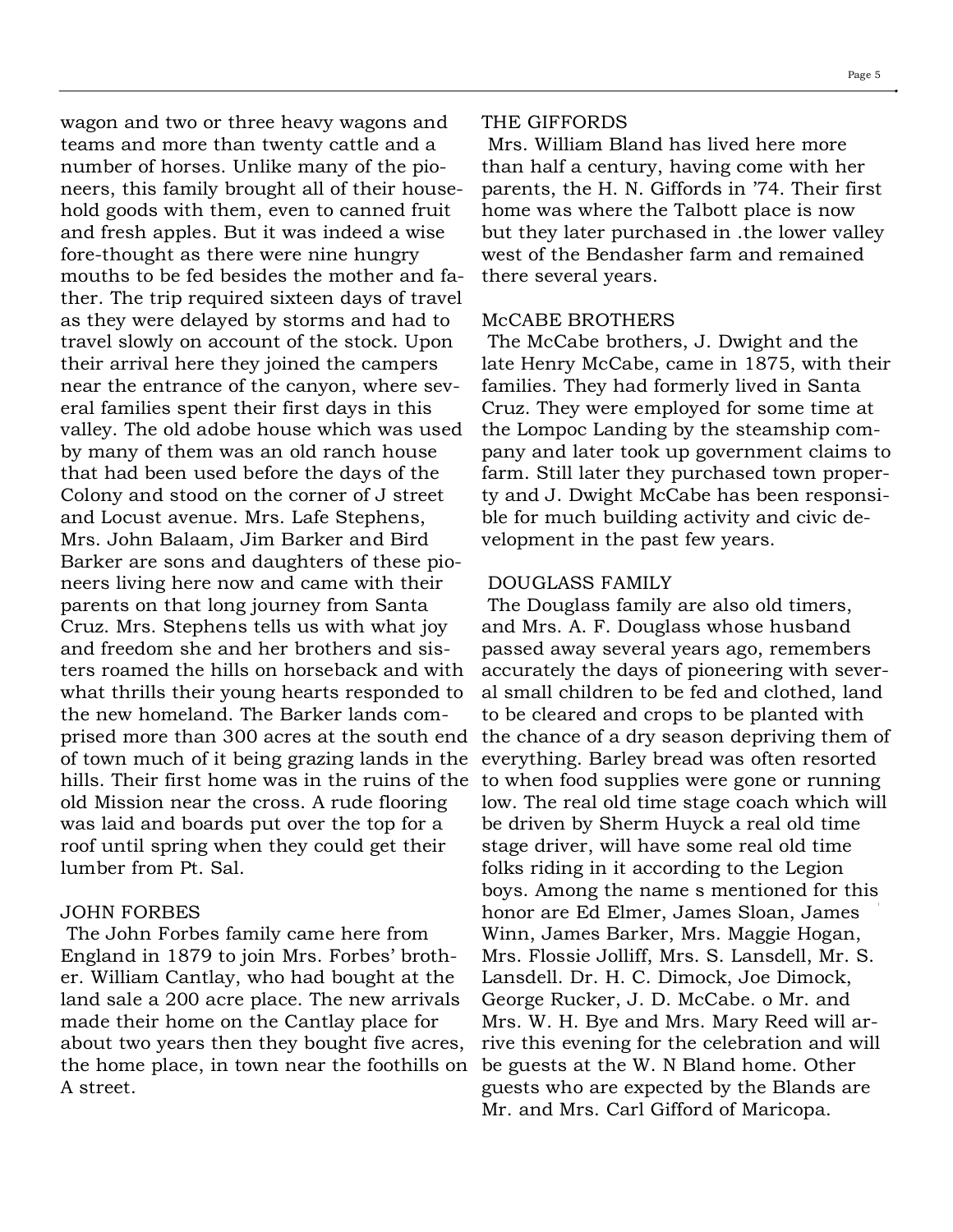Page 6 *Phil M. Wall Memorial Bench*

#### **Ground continued from page 1**

There is a new bench that is a memorial to Phil M. Wall. His wife and family wanted to commemorate his life. Phil grew up here in Lompoc. Son of Jack Wall, who had the Ford dealership before it was Beattie Motors. Phil was a teacher down South in the Sylmar area.

The plaques for the Rose Memorials are now displayed on bricks which makes them more secure and much easier to read than the former use of metal stakes.

*Diligently attending the rose bushes Jo Hoag (left), Dr. Blake Jamison (Below) & Lorraine Schuyler Richardson (not pictured)*

*Dr. Jamison brought in these terra cotta pots to feature some roses behind the Spanne House. The arbor in the background was donated by Karen Paaske.*

### **Nov, Dec 2018 & Jan 2019 Memorials & Membership**

Welcoming New Members **Neil & Leah Andersson Mike Sewall Edward Belluz (Life) Laurie Linden (Life) Michael Linden (now Life)**

Total Number of Members: 424

**John Sudden (Life) Nov '18 Paul Masters (Life) Dec '18** Recently passed away

Memorial Contribution in Honor of **Mati Mesikep**

# **Continued from page 3**

The lower valley flooded when I was about three in Lompoc Canyon. We lived in a tiny house flat on the ground which flooded, so we evacuated to a next door neighbor's home that was built high. The chickens were on the water and the cows and pigs were floating. Rowboats took us to Surf station where they gave us oatmeal. My mother, Marie, cried as she lost her prized sewing machine in the flood.

## **Emily Ramirez Vargas**

It was 2006, could have been winter. I remember coming over to the Historical Society for the first time. There were some older men sitting outside on the bench. I asked them "How do you volunteer?" They laughed and said "You just did!" I've been here ever since.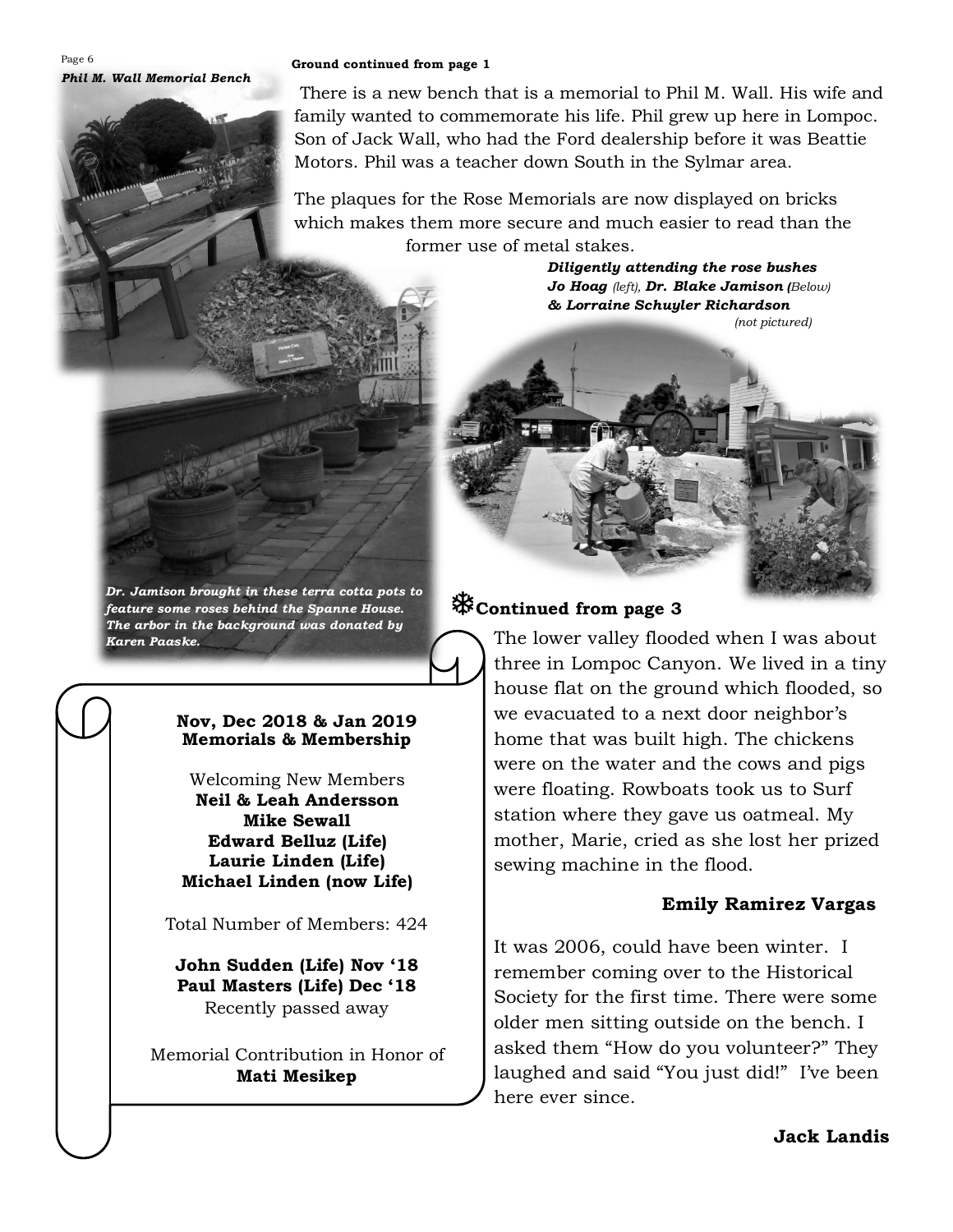# **Karen's Chronicles**

# **Happy 2019!**

The Lompoc Museum's year-long programs on



WWI have ended, but the September 2018 program on Lompoc men in WWI will be reprised for the Historical Society for our March 16 program. It was a wonderful touching, funny, amazing insight into our town and its families presented by Dr. Lisa Renkin and Valerie Jackson, so hope that you will attend this free program. All are invited, and you do not need to be a member to attend.

Popcorn, cookies and beverages will be provided. Please rsvp, so that there are enough chairs at Stone Pine Hall.

This month is the 50th anniversary of the 1969 floods that devastated our area. Will be posting photos on Facebook of those events.

The Hi Let's Eat sign restoration has two great benefactors, however, the actual amount need for the YESCO sign company (the one that does those great Las Vegas signs) is still short what is needed. Please contribute if you can.

Old houses always need maintenance, so this month concentration is on the removal of the doves in the attic, termites and leaky gutters!

Thank you so much for all of those who attended the holiday open houses and left donations. Kathy Howard and Lynn Clock were extremely generous with their donations to the society.

Karen Paaske

*1969 Flooding of Lompoc's Valley Drive-in causing \$50,000 of damage including the projection equipment.*



# **Save the Date!**

# **JUNE BBQ Sunday, June 2nd 2019 at the Spanne House**

## **NOTICE TO MEMBERS from your Treasurer – Jeannette Wynne**

Lompoc Valley Historical Society is a 501 C-3 Non-Profit organization in the State of California. Each year we file information returns with the State and Federal governments regarding our organization. Form 990-2017 Return of Organization Exempt from Income Tax and Form 199-2017 California exempt Organization Return were **filed at the end of or Fiscal year 8/31/2018**. We also file annual Business Property Statements and Free Public Library or Free Museum claims with the Santa Barbara County Clerk, Recorder and Assessor. All of the abovementioned documents are available for your inspection upon request. Email: [cybernana1@gmail.com.](mailto:cybernana1@gmail.com)